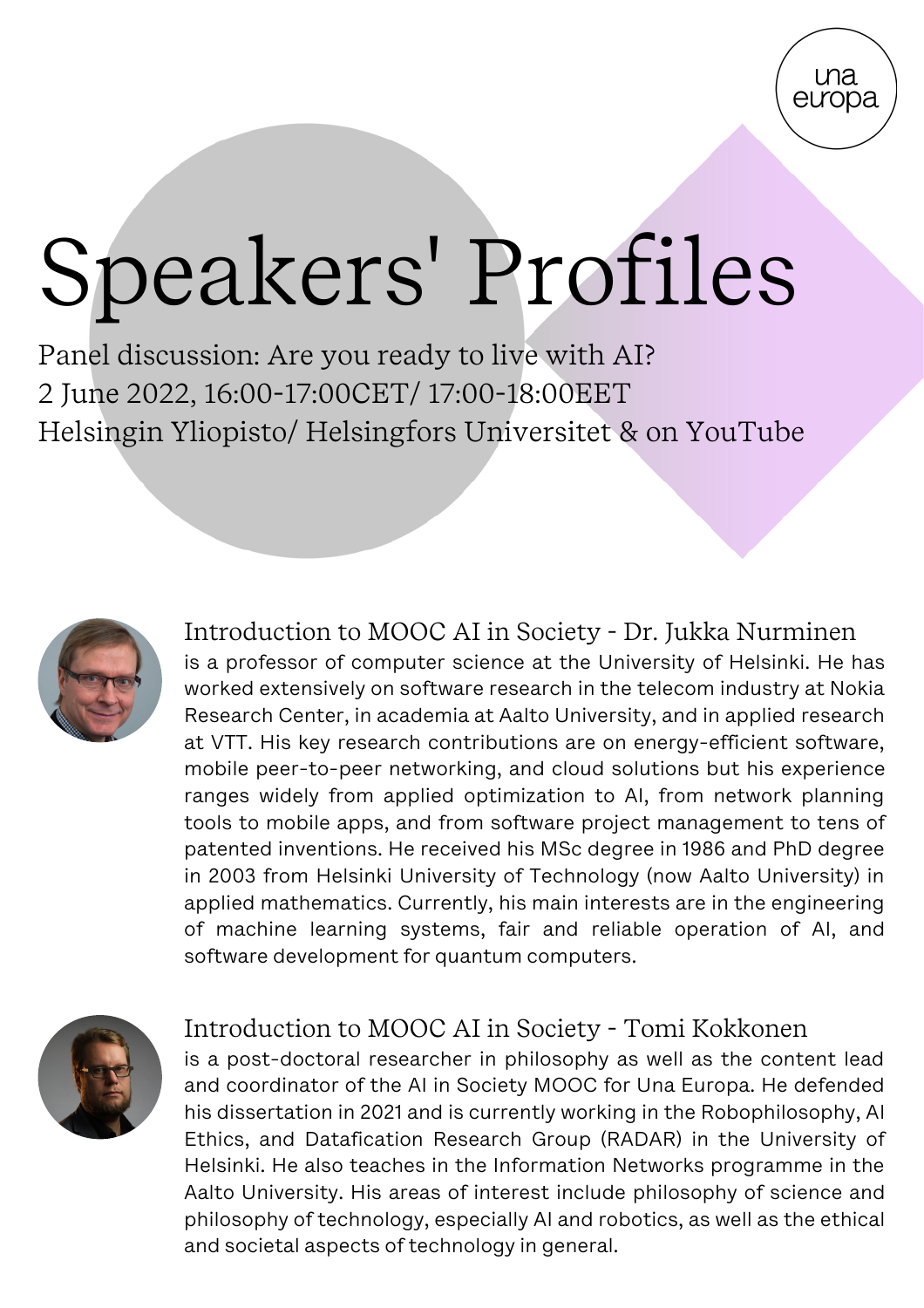

#### Jarmo Eskelinen

is executive director for the Data-Driven Innovation initiative and a smart city & data expert with background in architecture and digital media. He is based at the University of Edinburgh, leading the Data Driven Innovation (DDI) programme. The 15-year, £660m DDI is part of the Edinburgh City Region Deal, spanning across ten industry domains from creative industries to healthcare and robotics. Previously Jarmo has been the CITO of the Future Cities Catapult, founder and CEO of Forum Virium innovation lab of the City of Helsinki and Executive Director of the Aalto University Media Centre. Jarmo is a member of the Smart London Board, board member of Open Knowledge International, and former President of the European Network of Living Labs ENoLL. He loves cycling in cities.

**una** europa



#### Eric Osei-Assibey

is Associate Professor of Economics and Dean of International Programmes of the University of Ghana. And a former head of the Department of Distance Education of the same University. He is also a Senior Research Fellow at the Institute of Economic Affairs (IEA), Accra and a Non-resident Research Fellow at the CEQ Institute, Tulane University, USA. He holds PhD in Development Economics from Nagoya University, Japan and a Post-Graduate Scholar at the Brown International Advanced Research Institutes (BIARI) at the Brown University, USA, where he studied 'Development and Inequality in the Global South. Eric's primary research focuses on Financial inclusion, monetary policy and banking. He is also an expert in development macroeconomics, including fiscal policy, international trade finance and poverty and inequality issues in Africa. He has published extensively in leading international journals. Eric has also consulted widely for both domestic and international organisations such as the Ministry of Finance, Ministry of Trade and Industry, Bank of Ghana, National Development Planning Commission, Ghana Statistical Service, Development Bank Ghana, UNICEF, UNDP, UNFPA, the World Bank, ECOWAS Commission, GIZ, IFPRI, Oxfam, GOGIG (DFID), ActionAid, Compassion Pricewatercoopers (PwC) and some commercial banks in Ghana. He has also served on several boards including the Universal Merchant Bank (UMB) and Callens Solutions Plc. Currently, he serves on the governing board of the Bank of Ghana. He is also a member of several academic associations and networks including, Applied Global Studies (USA), International Banking, Economics and Finance Association (IBEFA), USA, African Economic and Research Consortium, Kenya, and Fellow of Institute of Money, Technology and Financial Inclusion (IMTFI), USA.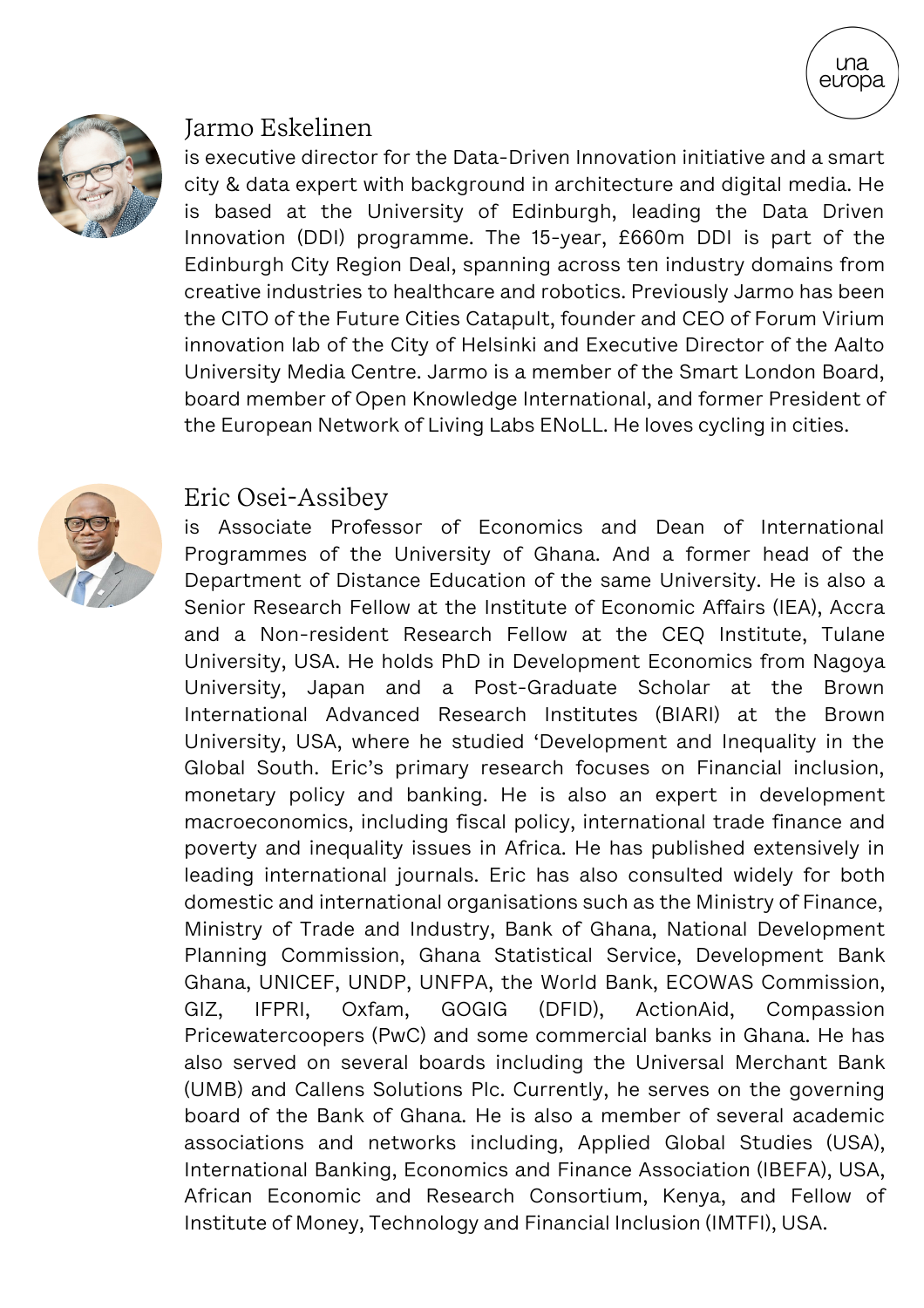

## Alessandra Scagliarini

is currently Full Professor at the Department of Specialist Medicine and Experimental Diagnostics and Vice-rector of International Relations at Alma Mater Studiorum University of Bologna. She is coordinator of several national research projects funded by the Ministry of Education, University and Research, Ministry of Health, Emilia Romagna Region and international projects funded by the EU. She is currently scientific lead in the Erasmus+ Capacity Building initiative ELEPHANT (Empowering universities' Learning and rEsearch caPacities in the oneHealth Approach for the maNagement of animals at the wildlife, livestock and human interface in SouTh Africa) coordinated by the University of Utrecht and involving six South African universities and several public and private associated partners. She is also involved in research projects related to One Health in collaboration with national and international research centers.

**una** eưopa

From 2015 to 2021 she was appointed Vice Rector for International Relations of the University of Bologna, in 2019 she served as Chair of the Board of Directors of the European Alliance Una Europa and is part of the Self Steering Committee of the 1EUROPE Project funded under the Erasmus+ Strategic Partnership in 2019. From January 2022, she is leading the UNA- One Health Self Steering Committee of the Una Europa Alliance.



#### Petri Ylikoski

Petri Ylikoski is a Professor of Science and Technology Studies at the Faculty of Social Sciences at the University of Helsinki and Visiting Professor at the Institute for Analytical Sociology at Linköping University. Petri started his career as a philosopher, defending his dissertation in 2001. Petri has always seen himself at the crossroads between philosophy and social sciences. Hence, a chair in the interdisciplinary field of Science and Technology Studies (since 2012) is a natural fit for him. His current research focuses on the foundations of mechanism-based social science, institutional epistemology, and the social consequences of artificial intelligence. Petri leads the SRC-funded interdisciplinary research project Data Literacy and Responsible Decision-Making, aiming at understandable and trustworthy practices utilizing Finnish health, social, and welfare data. He is also the coordinating professor for the research program AI in Society in Finnish Center for Artificial Intelligence.